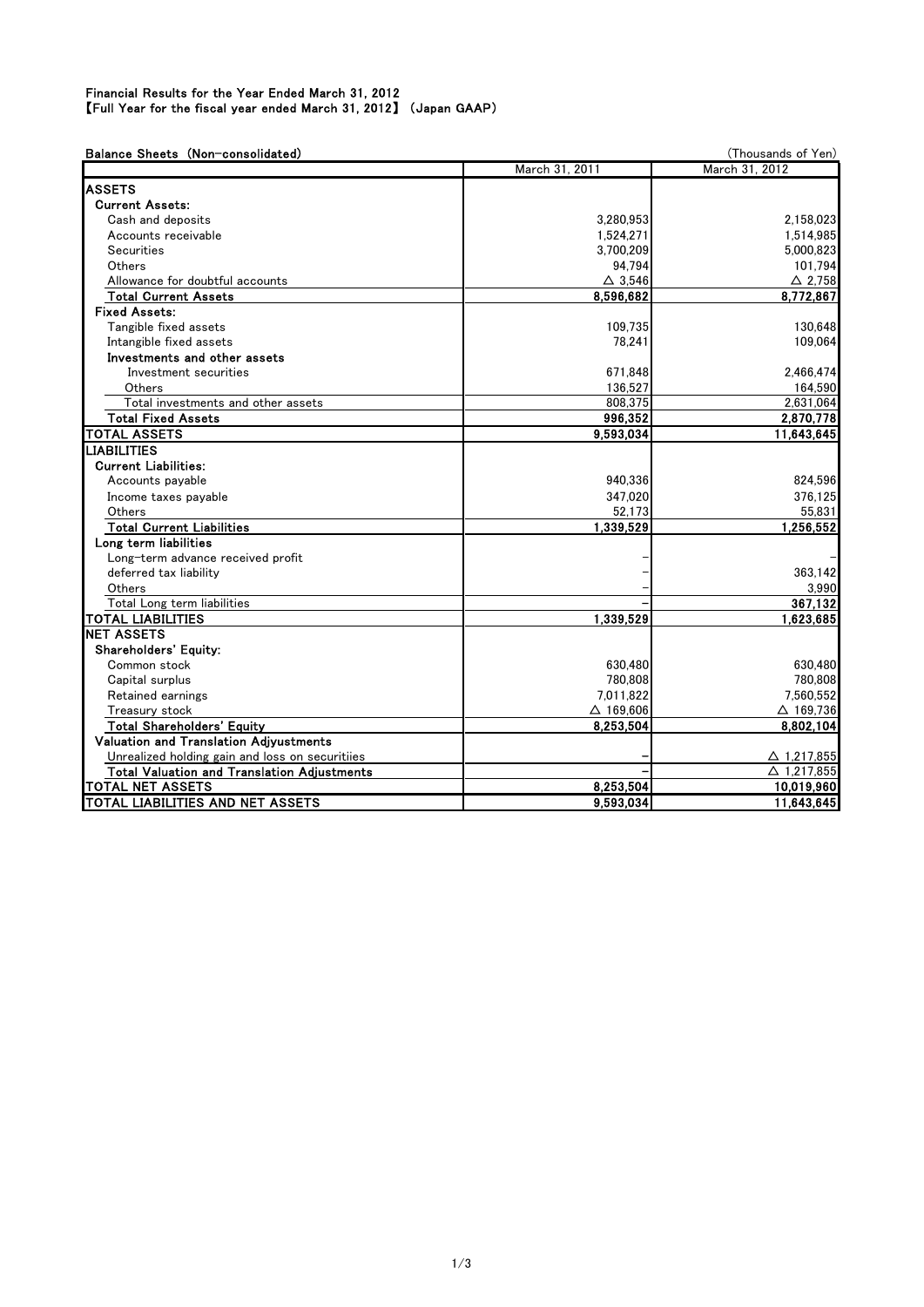| Statements of Income (Non-consolidated)           |                                    | (Thousands of Yen)                |
|---------------------------------------------------|------------------------------------|-----------------------------------|
|                                                   | Fiscal Year ended March 31, 2011   | Fiscal Year ended March 31, 2012  |
|                                                   | (April 1st, 2010 - March 31, 2011) | (April 1st, 2011 - March 31, 2012 |
|                                                   |                                    |                                   |
| <b>Sales</b>                                      | 6,982,642                          | 6,968,928                         |
| Cost of sales                                     | 3,787,526                          | 3,637,854                         |
| Gross profit                                      | 3,195,115                          | 3,331,073                         |
| Selling, general and administrative expenses      | 1,537,462                          | 1,627,567                         |
| Operating profit                                  | 1,657,653                          | 1,703,506                         |
| Other income                                      |                                    |                                   |
| Interest income                                   | 15,383                             | 11,454                            |
| Dividends income                                  | 1.000                              | 121                               |
| Others                                            | 1,154                              | 4,071                             |
| Total other income                                | 17,538                             | 15,646                            |
| Other expenses                                    |                                    |                                   |
| Loss on sales and $/$ or disposal of fixed assets | 15.846                             | 1,372                             |
| Total other expenses                              | 15,846                             | 1,372                             |
| <b>Extraordinary losses</b>                       |                                    |                                   |
| Loss on valuation of investment of others         |                                    | 3,590                             |
| Disaster relief donation                          | 11,000                             |                                   |
| Total Extraordinary losses                        | 11,000                             | 3,590                             |
| Income before income taxes                        | 648,344                            | 1,714,191                         |
| Income taxes                                      | 678,573                            | 703,153                           |
| Net income                                        | 969,770                            | 1,011,036                         |